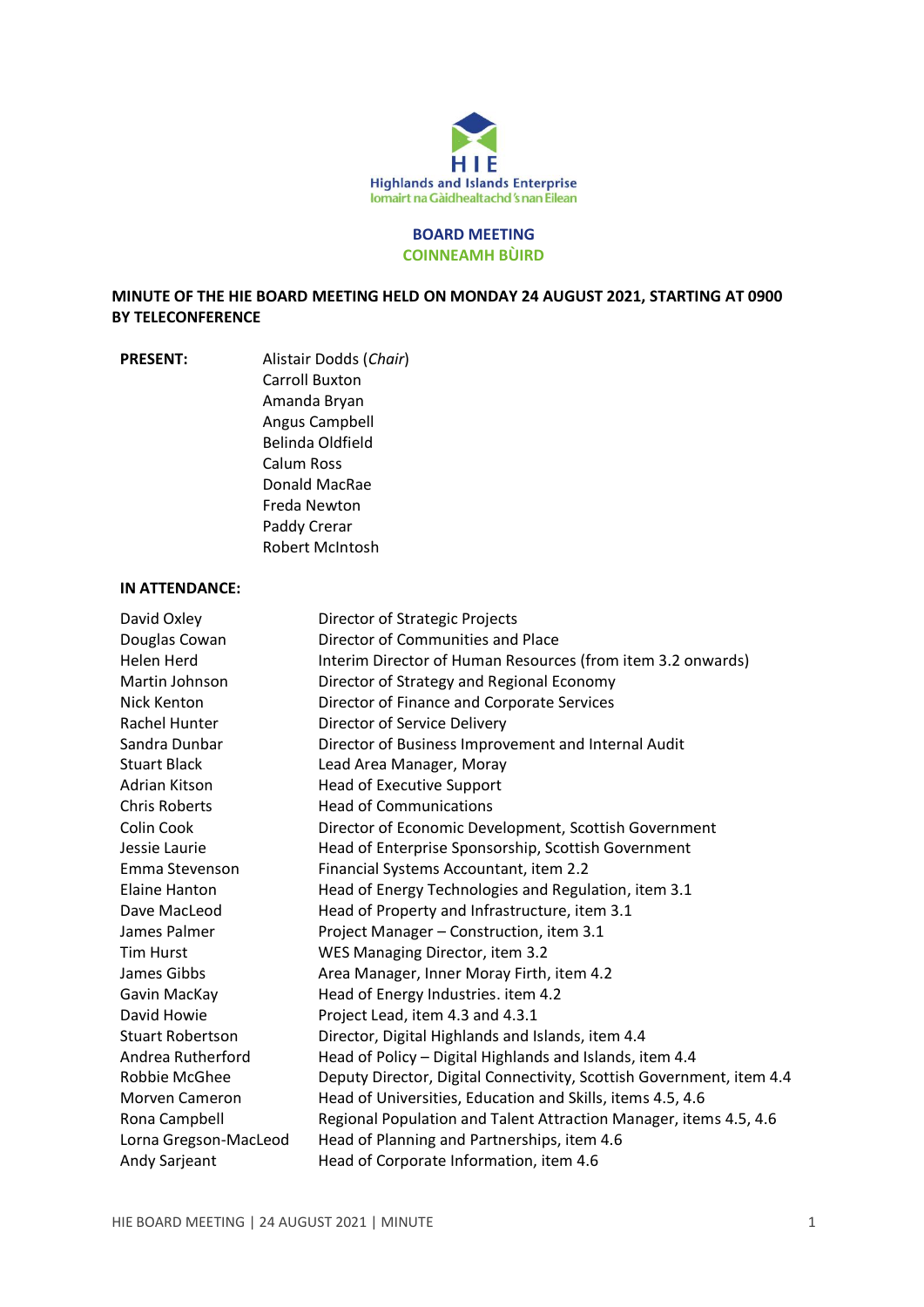### **1 STANDING ITEMS CUSPAIREAN COTHROMACH**

## **1.1 Welcome and apologies**

The Chair opened and welcomed everyone to the meeting, noting that this was the first hybrid meeting of the Board with some members joining from the Boardroom at An Lòchran, Inverness which had been set-up to comply with current COVID-19 guidance. Those present in person in Inverness were: Alistair Dodds (Chair), Carroll Buxton (Interim Chief Executive), Amanda Bryan (Board Member), Freda Newton (Board Member), Sandra Dunbar (Director of Business Improvement and Internal Audit) and Nick Kenton (Director of Finance and Corporate Services). All other attendees joined virtually using Microsoft Teams.

The Chair extended the welcome to Jessie Laurie (Head of Enterprise Sponsorship, Scottish Government) and to Colin Cook who was attending for the first time in his role as Director of Economic Development, Scottish Government.

## **1.2 Declarations of interest**

The following interests were declared:

- [Removed in the interests of the effective conduct of public affairs].
- Belinda Oldfield has a related party interest in Mott MacDonald, which has involvement in engineering works affecting the Cairngorm funicular, item 3.1. It was agreed that she would be excluded from the current Board consideration and leave the meeting when this item was discussed.
- Rachel Hunter declared a conflict of interest in relation to item 4.3.1 Space Hub Sutherland. It was agreed that she would leave the meeting when this item was discussed.
- Calum Ross, Paddy Crerar and Freda Newton declared a general interest in tourism. This was noted, however the members' experience was considered a benefit to tourism-related discussions, and would only present a conflict in instances concerning specific businesses or organisations in which a Board member is involved.
- Freda Newton declared an interest in relation to item 2.1 Financial Report, where the Port of Cromarty Firth was mentioned in Appendix 3c Top Sliced Capital projects. Ms Newton's business, Jacobite Cruises Ltd, is a beneficiary due to the docking of cruise liners. This was noted, but considered not to present a conflict in this instance.
- Nick Kenton and David Oxley declared an interest in item 3.2 Wave Energy Scotland as HIE-appointed directors on the Board of Wave Energy Scotland (WES). This was noted, but considered not to present a conflict which merited leaving the meeting when this item was discussed.
- Angus Campbell declared an interest in items concerning ferries, noting that he is the Chair of the CalMac Community Board. It was agreed that HIE would benefit from Angus's knowledge and experience when discussing wider strategic issues, and he could participate in discussion.

### **1.3 Minute of Board meeting held on 28 June 2021**

The minute of the Board meeting held on 28 June 2021 was approved with one amendment: to note times when Amanda Bryan had left and rejoined the meeting.

## **1.3.1** [*Item removed in the interests of the effective conduct of public affairs*]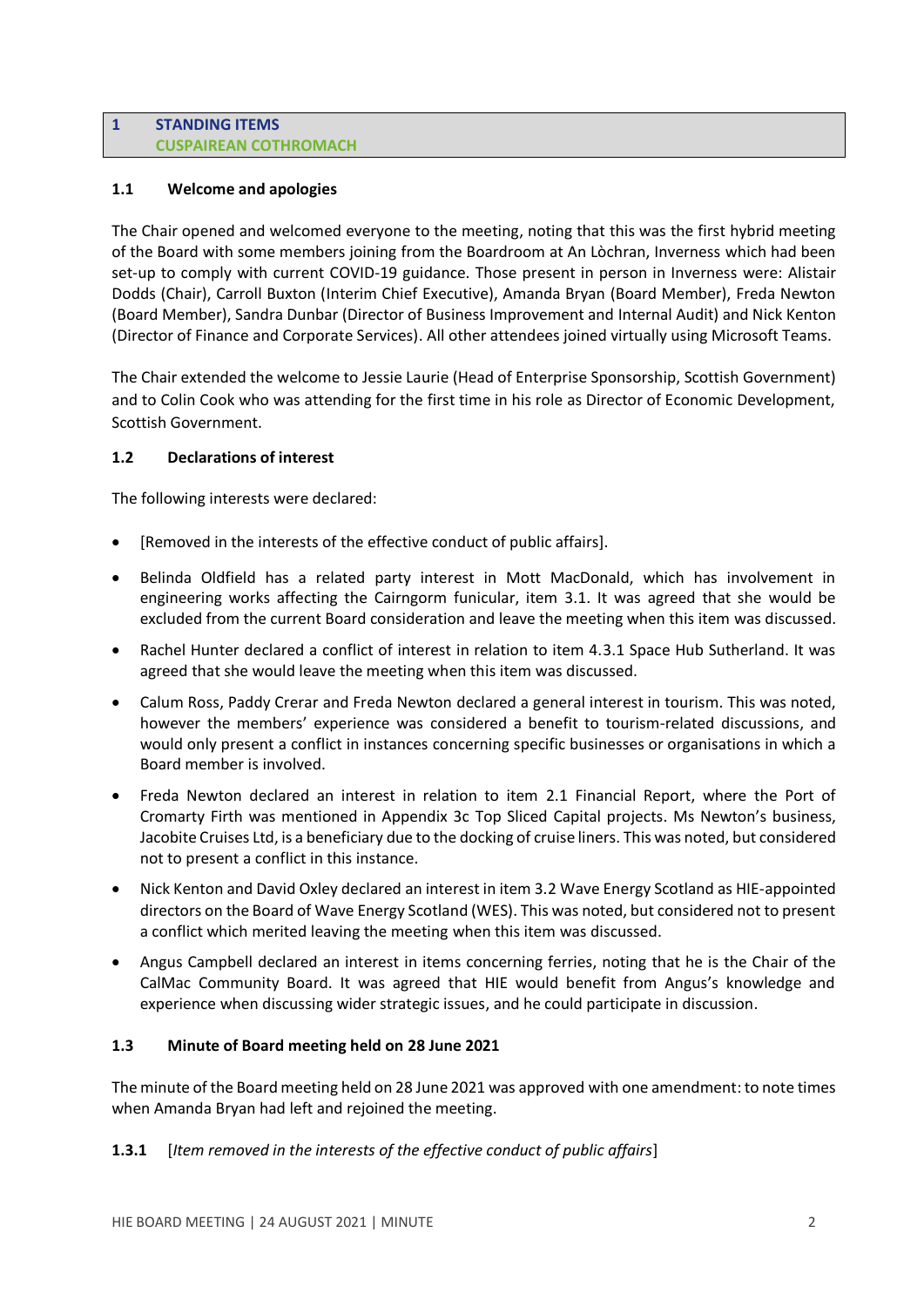## **1.4 Matters arising from the minutes and action grid**

### **1.4a Nigg**

The Board asked for an update on the Nigg court case expenses. The Director of Business Improvement and Internal Audit (BIIA) confirmed that a schedule had been prepared for court.

**1.4b** [Item removed in the interests of the effective conduct of public affairs]

## **1.4c HIE investment in tourism**

The Board asked about progress in relation to an outstanding action to provide a summary of current HIE investment in the tourism sector, noting that it would be useful for the Board to understand the full quantum of support that the sector had sought from HIE in response to COVID, including unfulfilled demand. The Interim Chief Executive confirmed that there had been a delay owing to issues with the transfer of data between systems during the move to MyHIE. However, the information on approvals was now available and would be provided. It was uncertain whether requests for support made to HIE could be fully evaluated, but this information will be reviewed and provided if possible.

## **1.4d Ferries**

The Board also welcomed the action taken with regards to the Ferries update. The Interim Chief Executive updated that she and HIE Transport Manager Nicholas Sobey had met Scottish Government Minister for Transport Graeme Dey. The Minister outlined that the Scottish Government was working closely with CalMac on fleet resilience. HIE will continue to work closely with Transport Scotland and will continue to raise issues with Ministers.

All other matters arising will be covered during the meeting.

### **1.5 Chair and Interim Chief Executive update**

The Interim Chief Executive provided an update, noting that HIE is preparing a response to the Ofgem Access and Forward-looking Charges consultation. Charges for smaller scale electricity generation would have cumulative impacts on the development of renewable resources in the north of Scotland relative to the rest of Great Britain. HIE is concerned over messaging and is aligned with local authorities and Scottish Government.

HIE continues to work with SE and SDI to develop proposals for the Scottish Innovation and Investment Zone (SIIZ) at the COP26 conference and is also exploring collaborations to showcase the regional potential for green finance via carbon sequestration.

The DSSB project has seen uptake of installation of superfast broadband to over 143,000 homes and businesses.

The recently published Digital Economy Business Survey shows the Highlands and Islands making progress, but lagging slightly behind Scotland as a whole.

Meetings had been held with Transport Minister Graeme Dey, as noted under matters arising, and with Richard Lochhead, Minister for Just Transition, Employment and Fair Work.

The return of staff to offices has commenced on a phased basis with island locations first and the expectation that all offices will re-open by mid-September. Guidance has been published for staff and detailed risk assessments will generate control measures for each location.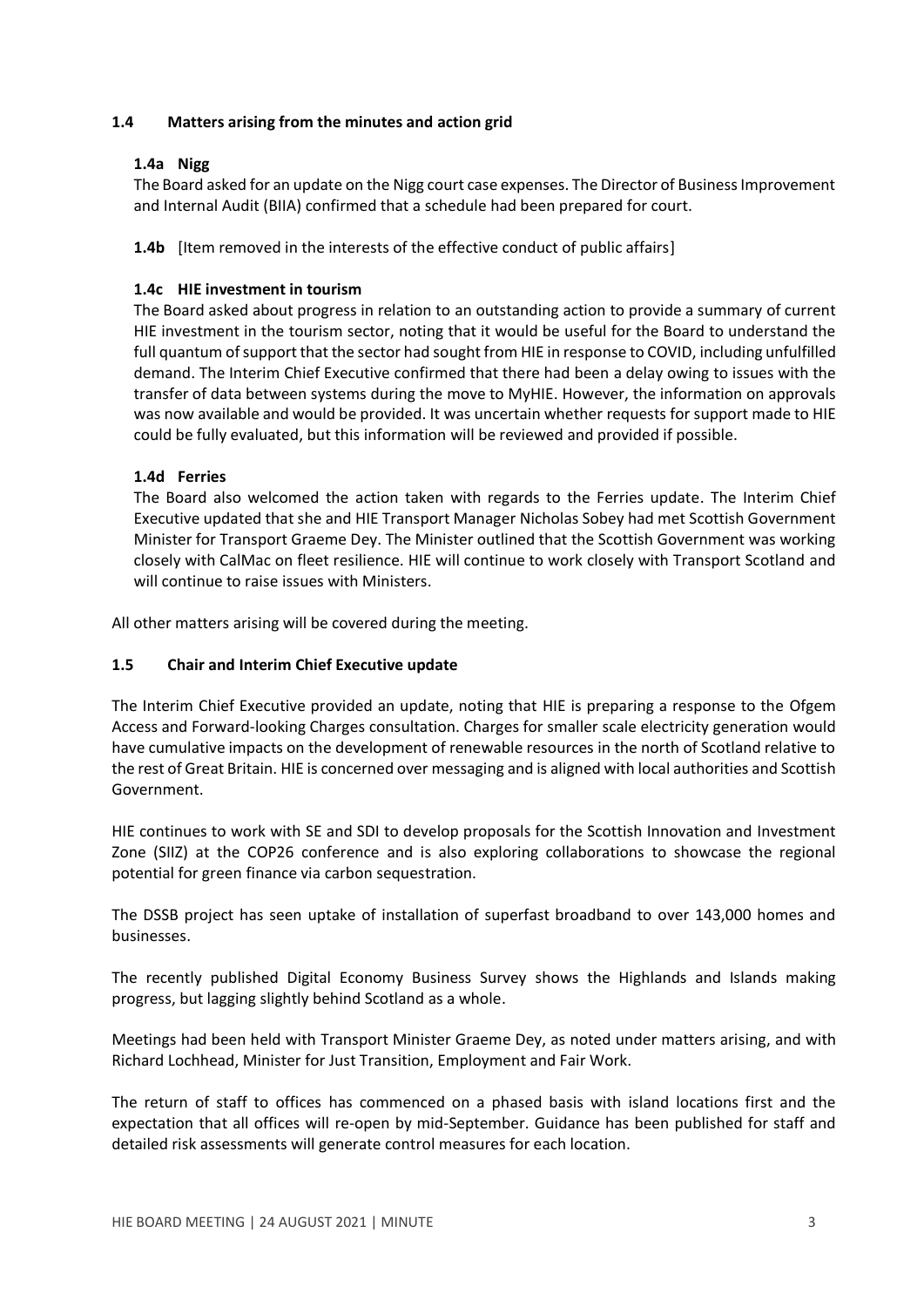The Board asked if the new agreement between the SNP and Green Party was expected to have an impact on how HIE appraises funding applications. The Interim Chief Executive confirmed that conditionality has been raised and HIE is already speaking to clients regarding transition to Net Zero.

The Board asked about the return to office working and urged that the benefits of working remotely should not be lost. The Interim Chief Executive outlined that HIE would not go back to the 'old normal' and the majority of staff were seeking blended working. There will be a review of the office footprint but there remains a commitment to have a presence in each area of the region, possibly shared with other organisations.

The Board was interested in the Ofgem consultation and the impacts on smaller operators and islands. It was agreed that HIE's response would be shared with Board members. It was also agreed that the Interim Chief Executive would seek information regarding an item in the former Chief Executive's diary, listed as 'NDPB review' and provide this to the Board.

The Chair provided an update on Chief Executive recruitment, noting that the closing date was Friday (27 August). There would be an opportunity for the Board to meet shortlisted candidates on 4 October with final interviews taking place on 5 October. A good level of interest had been shown in the post.

Further virtual Board engagement events had been confirmed, with Argyll and the Islands in September and others to follow before the end of the year. A reminder will be sent to Board members involved in these events.

Draft terms of reference had been developed for a Highlands and Islands Regional Economic Partnership. A further approach will be made to Local Authorities to gauge interest.

The latest meeting of the Enterprise and Skills Strategic Board had discussed the new SG 10-year economic strategy; tourism, food and drink where an all-Scotland approach was required, and collaboration and working relationships between the enterprise agencies and Government.

A meeting had taken place with the new Principal of the University of the Highlands and Islands. The new Chair of the UHI Court is seeking to strengthen working relationships with all 13 UHI bodies.

The Interim Chief Executive and the Director of Finance and Corporate Services are to give evidence to the Economy and Fair Work Committee of the Scottish Parliament on 15 September 2021. A written submission is to be provided to the Committee in advance and will be shared with the Board.

### **2 RESOURCES AND GOVERNANCE GOIREASAN IS RIAGHLACHAS**

### **2.1 Financial statement**

The Director of Finance and Corporate Services presented the financial statement to 31 July 2021, with the key points to consider being commitment and spend to date against budget.

The Director confirmed that the VAT position had been settled to April 2020 with a new method from April 2020. Calls are underway with HMRC with progress being made. This will result in an accrual for this year and VAT issues being within budget going forward.

Cairngorm budget figures reflect the best estimate prior to the emergence of the design issues set out in the separate paper to the Board.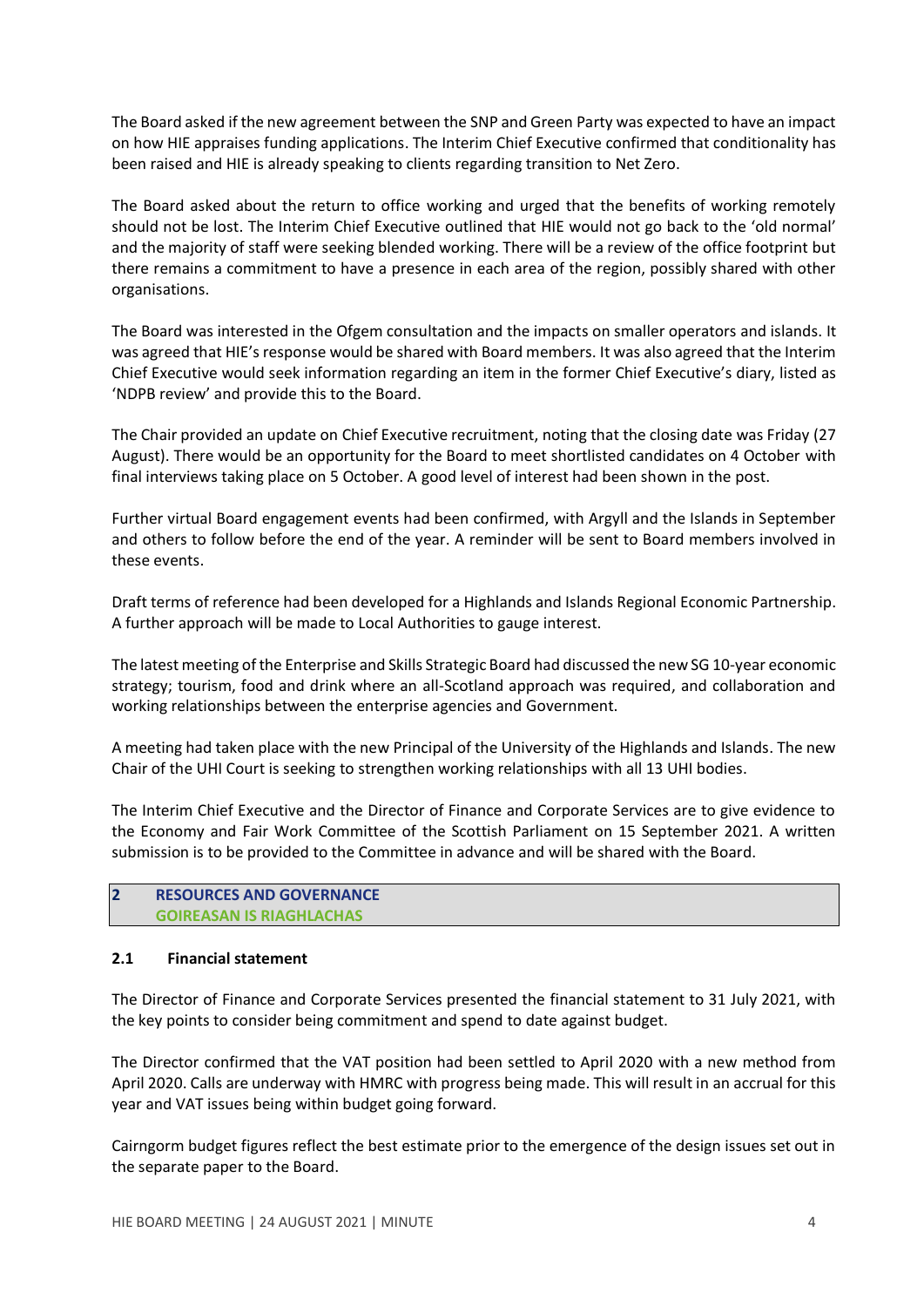Financial forecasting had been affected by the transition to MyHIE which has presented some challenges to reporting. There is now a solution in place for commitment reporting and the Finance team are currently working with all budget holders to refresh forecasts over the course of the next few weeks, at which point they will be better placed to assess the situation.

Progress had been made on reducing the capital negative reserve. [*removed in the interests of the effective conduct of public affairs*] gave some flexibility to allow the refurbishment of the Ptarmigan at Cairngorm (£780k) and associated projects to be funded from HIE's business as usual capital rather than the full business case. The net result is that the negative reserve has reduced from £7.5m per the previous Board report to £5.6m. Overall, capital is showing a commitment level of 112% which is a little low. There are no particular concerns at this stage about spending the budget.

The revenue negative reserve has increased from £490k to £571k. This is regarded as too high and will be brought down. However, there is currently an under commitment of £4.2m of which £2.9m related to Covid consequentials. This has been discussed with area teams recently and they are still comfortable that HIE can hit spending targets.

For financial transactions (FTs) £550k of commitment is currently forecast against a budget of £2.6m. Discussions are being held with Scottish Government (SG) about the accounting arrangements for FTs which are complex and potentially onerous. FTs also carry a risk that any loans written off must be scored against Revenue yet the loan itself still remains payable to SG in full. There is a risk of underspend on FTs. [*Sentences removed in the interests of the effective conduct of public affairs*]

The Board asked about the problems being experienced with MyHIE and the issues that this had caused with reporting and if this was unexpected. The Director of Finance and Corporate Services outlined that this was a consequence of the improvements made and had now been resolved. The Director of Business Improvement and Internal Audit confirmed that the report function was working and was providing better data with only accurate information carried-over to MyHIE. Phase 2 of the project will move to benefits realisation and sharing and collaboration with a closing report to be provided to the September Risk and Assurance Committee.

The Board commented on the level of uncertainty. The Director of Finance and Corporate Services outlined that the percentage of spend was based on straight-line capital and revenue split as at 2019/20 so does seem behind. There is uncertainty re commitment and further uncertainty with Cairngorm this year however these are discussed weekly by the Leadership Team.

The Chair thanked the Director for his update, noting the need to keep the budget and the issues raised under review.

## **2.2 Write-offs**

*Emma Stevenson joined the meeting.*

The Director of Finance and Corporate Services and the Financial Systems Accountant presented a paper providing details of all write offs for the 2020/21 financial year. The write offs were presented to Leadership Team (LT) on Monday 10th May 2021, where LT approved the approach being taken for each write off. Additionally, these were presented to the Risk and Assurance Committee (RAC) on Tuesday 1st June for information. The RAC requested assurances around ongoing monitoring of potential impairments and it was confirmed that this was already in progress and a formal summary of HIE's arrears will be presented to LT on a quarterly basis going forward.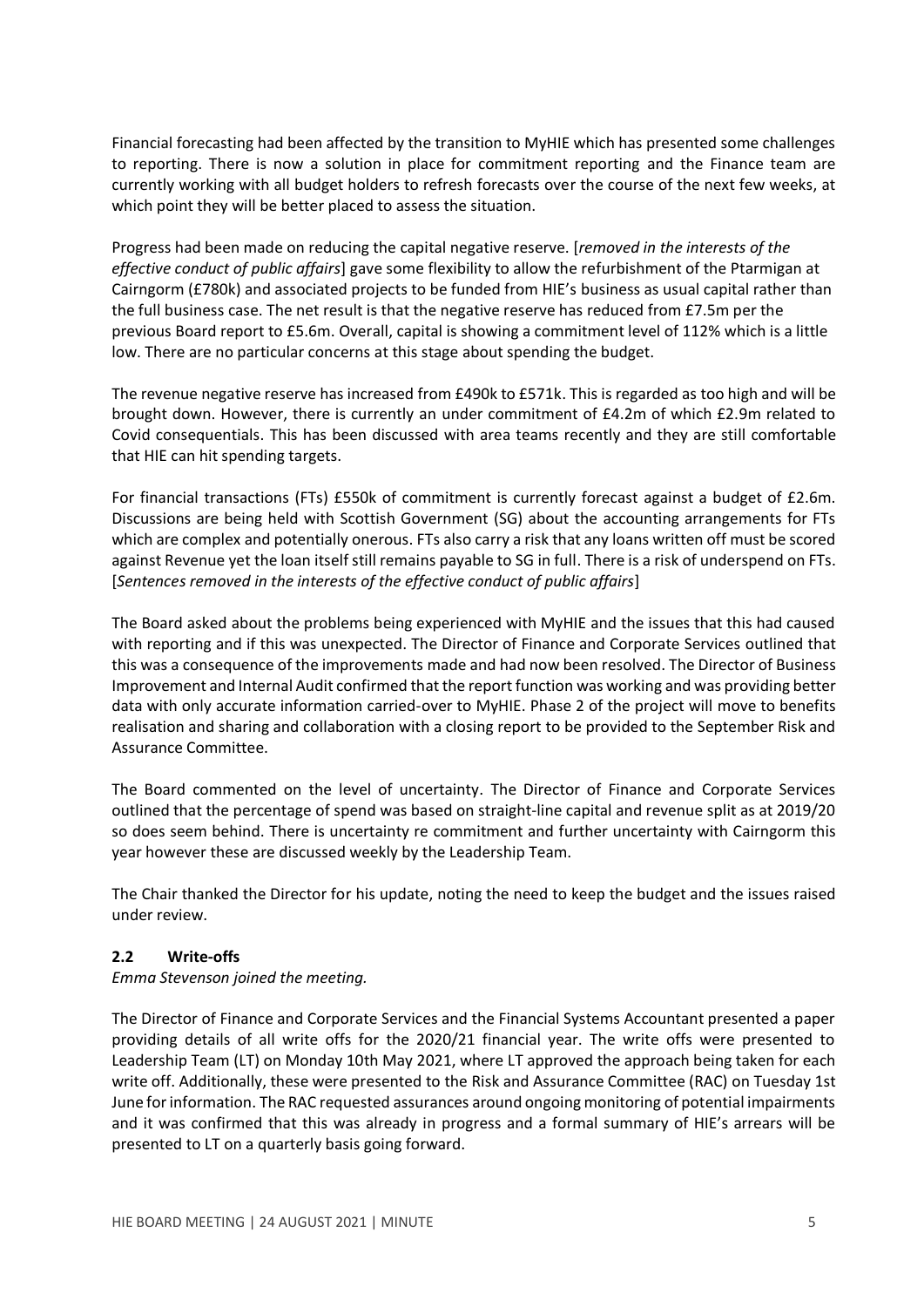Each year HIE reviews historic aged debts, and where all efforts have been made to recover debts, but no further recovery is possible, the debts are formally written off. As per the 2021 Delegated Levels of Authority, the HIE Board is required to approve the write off of any case over £250k. There is one writeoff over £250k related to Inside Biometrics with all of the other write offs presented for information only. The detail behind each write off including the lessons learned had been provided, with the recurring theme being a need to keep closer to the client or tenant.

The write offs are fully reflected in HIE's accounts and the net budget impact will be zero as HIE can release Annually Managed Expenditure provisions to match the impact to revenue.

The Board asked if there were any issues from the lessons learned for Inside Biometrics (IB) that reflected any issues with HIE due diligence. The Interim Chief Executive highlighted that this was always a very high risk project and the due diligence had been robust. With higher risk interventions, learning is being taken into consideration and built into the due diligence process. It was also noted that a new company, Inside Biometrics International, had taken on assets and employees from IB in Dingwall and was continuing to provide skilled employment and generate economic benefits derived from HIE's investment.

The Board approved the write-off for Inside Biometrics and noted the other write offs.

*Emma Stevenson left the meeting.*

### **2.3 Performance update**

The Director of Strategy and Regional Economy provided an update on progress against targets to date for 2021-22. Key points to note are 1) Jobs (with exception of fragile area jobs), sales and exports are relatively low to previous years with the latter expected from BREXIT impacts; 2) Lower levels of investment compared with previous years (with 2019-20 used as the reference year given the unusual circumstances surrounding 2020-21) account for lower outcomes; 3) A healthy pipeline will start to impact on outcomes later in the year; and 4) Due to the change from the HIE Management System to MyHIE some data is not yet available due to different reporting mechanisms. These will be updated in due course and this will allow further analysis to support resource prioritisation.

The Board asked how long it would be before reporting issues with MyHIE don't limit information available and asked about the healthy pipeline. The Director confirmed that the reporting issues were mostly sorted with new reports coming online. Pipeline has been reviewed and there is confidence that we will be able to use the budget to good effect and activity will be visible from October onwards.

The Board noted the report.

*Due to a technical problem, Stuart Black had to leave the meeting.*

## **2.4 Risk register**

The Director of Business Improvement and Internal Audit presented the updated risk register at August 2021, highlighting new and amended risks and the movement of scores over time.

No new corporate risks have been added or removed from the register. Since the register was last considered by the Board a number of risks have had their scored reduced, namely: Arnish Fabrication Yard; [*removed in the interests of the effective conduct of public affairs*], and governance; Budget Challenges; and the new VAT Regime partial exemption special method arrangement for VAT.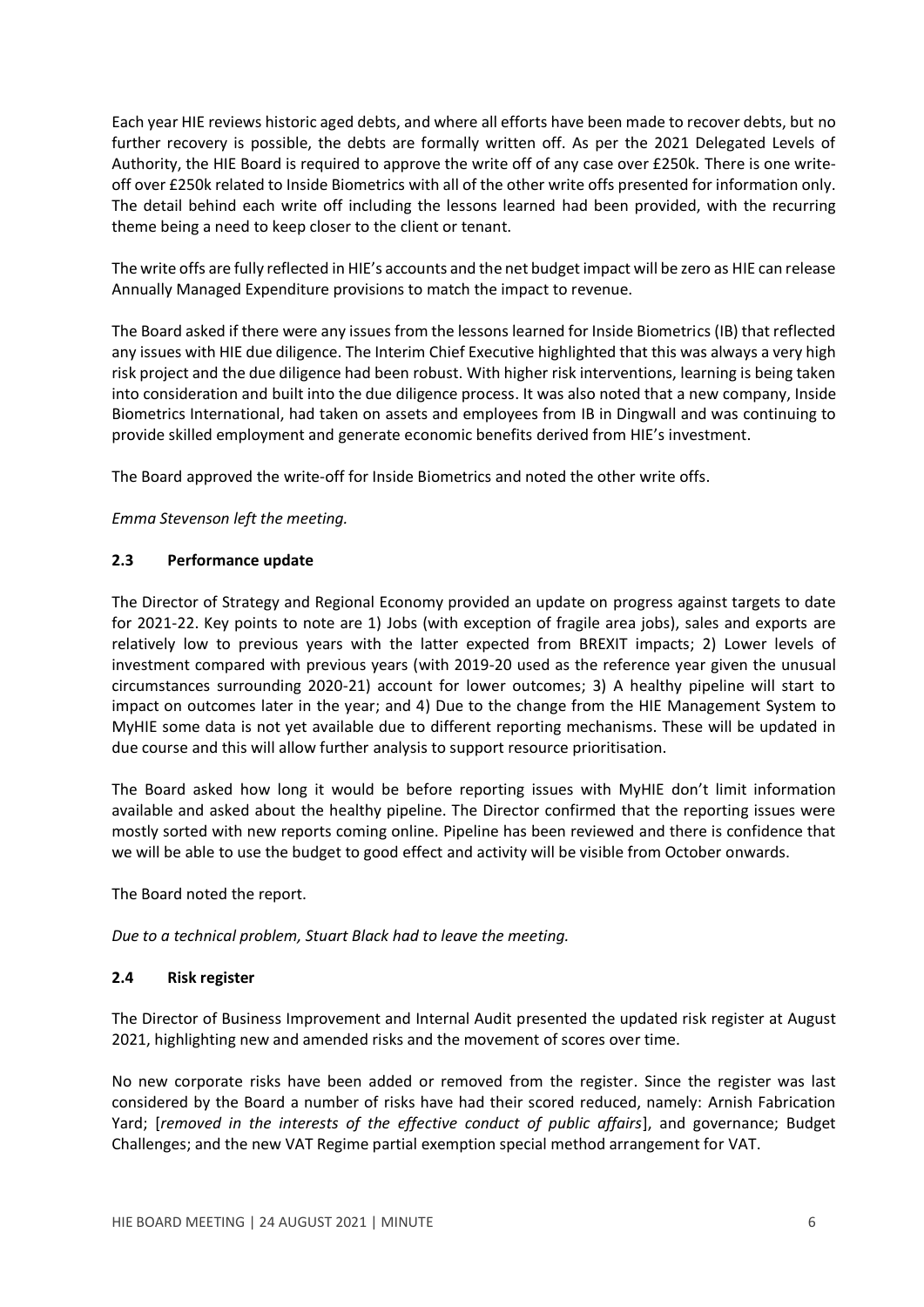Some of the current areas of key risk were noted as being 1) Subsidy environment which is challenging but HIE is as knowledgeable as it can be; [*removed in the interests of the effective conduct of public affairs*]; and 4) MyHIE benefits realisation.

The Board noted the register and the change made where there is no longer a distinction between Strategic and Tactical risks. A request was also made to review the reduction in score for budget challenges.

## **3 INVESTMENT DECISIONS CO-DHÙNAIDHEAN AIRGEAD-TASGAIDH**

## **3.1 Cairngorm**

### *Belinda Oldfield left the meeting. Elaine Hanton, Dave MacLeod and James Palmer joined the meeting.*

HIE staff presented an update on a range of Cairngorm-related activities, focusing particularly on progress with the current programme of engineering works to strengthen the 1.9km viaduct that supports the funicular railway. Multiple factors, including [*removed in the interests of the effective conduct of public affairs*], COVID impacts and challenges associated with working on an existing structure rather than a new build, meant that concluding these works in winter 2021/22, as originally scheduled, would no longer be possible. Instead, it was now expected that the construction programme would continue through the following spring and summer, enabling the funicular service to be reinstated in autumn 2022.

As a result, it was clear that costs would now exceed the approved budget for reinstatement works, professional fees and optimism bias allowance that had been detailed in the Cairngorm full business case approved by the HIE Board and Scottish Government in August 2020. The scale of the impact on budget was unknown at present and its implications were being discussed with the Scottish Government. [*Sentences removed in the interests of the effective conduct of public affairs*]

Recognising the need for openness, the update included a communications plan to inform the public as quickly and fully as possible of the change to the project timescale, the range of factors that had made this move inevitable, and the fact that this would have an impact on budget. The Board emphasised the importance of communications, including a clear message that HIE was working to ensure that increased expenditure at Cairngorm would not impact other investment decisions in the Highlands and Islands. It was agreed that a news release announcing the changes to the programme would be distributed directly to board members and other stakeholders.

The Board thanked HIE staff for a detailed update and welcomed assurance that discussions had begun with the Scottish Government regarding the possibility of additional funding. It was noted that the complex nature of the project would continue to present design challenges and inevitably carried a risk of cost escalation that HIE was seeking to mitigate. [*Sentences removed in the interests of the effective conduct of public affairs*]

In relation to governance and best practice, the Board noted that the update included helpful case studies to highlight best practice and lessons learned, and suggested that HighLife Highland should be added to this list. This was agreed.

[Sentence *removed in the interests of the effective conduct of public affairs*]. Updates will continue to be provided to the Cairngorm sub-group and the full Board.

*Elaine Hanton, Dave MacLeod and James Palmer left the meeting.*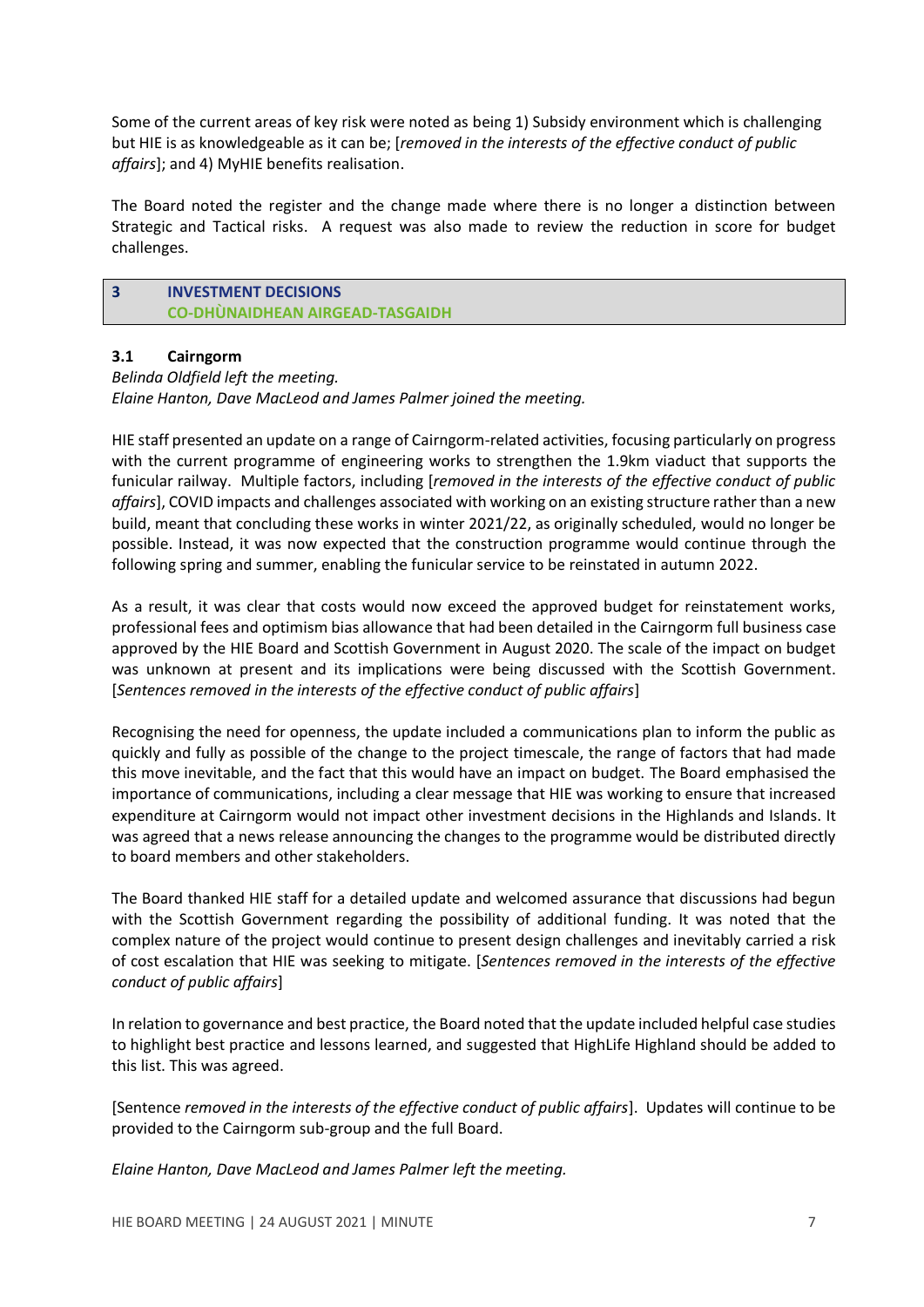# **3.2 Wave Energy Scotland (WES)**

*Belinda Oldfield and Stuart Black rejoined the meeting. Tim Hurst and Helen Herd joined the meeting.*

The Director of HIE subsidiary Wave Energy Scotland (WES) updated the Board on EuropeWave, a €22.5m EU programme to develop wave energy technology. EuropeWave is based on the successful WES model of procuring developers to develop technologies through a 'stage gate' process and WES is a partner along with the Basque Energy Agency (EVE) and Ocean Energy Europe.

The programme will offer grant funding totalling €19.6m, including €3.78 (19%) from WES, to procure and fund projects in three phases over a 53-month period, with the final phase involving three scaled wave energy devices being tested at sea. Commitment had been received from the EU, Scottish Government and EVE, and all sea testing will be carried out in Scotland and the Basque Country.

The Board was asked to grant delegated authority to Leadership Team to approve funding awards to individual projects within phases one and two of the programme. This would accelerate decision making by HIE and in turn help successful developers to progress their projects as swiftly as possible.

The Chair welcomed assurance that all parties involved had agreed to support the programme, and sought confirmation that strong governance arrangements would be put in place, particularly to ensure a clear audit trail to provide the European Commission with evidence of valid payments. The Director confirmed that all processes and procedures had been approved by the EC. Governance arrangements were based on those applied effectively within WES over five years and would be robust.

The Director of Business Improvement and Internal Audit added that an update on WES governance was due to be provided to the Risk and Assurance Committee and she would work with WES to review arrangements regarding EU funding in advance of this so that full assurance could be provided.

In response to broader questions on WES's progress to date and future plans, the Director confirmed that the organisation's ambitions for its first five years had been achieved, with sea testing now under way of two devices developed in Scotland. The next phase would focus on further sectoral development, including the supply chain, and written confirmation of future Scottish Government funding was anticipated shortly. Scottish Government representatives at the Board meeting agreed to follow up on this point.

The Board approved the request to delegate decision making for EuropeWave phases one and two to HIE Leadership Team.

*Tim Hurst left the meeting.*

| $\overline{a}$ | <b>UPDATES</b>         |
|----------------|------------------------|
|                | <b>CUNNTASAN AS UR</b> |

### **4.1 Scottish Government's 10-year Economic Transformation Strategy**

The Interim Chief Executive introduced a paper to update the Board on the development of the Scottish Government's 10-year economic transformation strategy, which aims to 'deliver a green economic recovery and support new, good, green jobs, businesses and industries for the future'. The government had established a new Council for Economic Transformation to support development of the strategy, and three thematic groups had been formed, with members from government policy teams and all three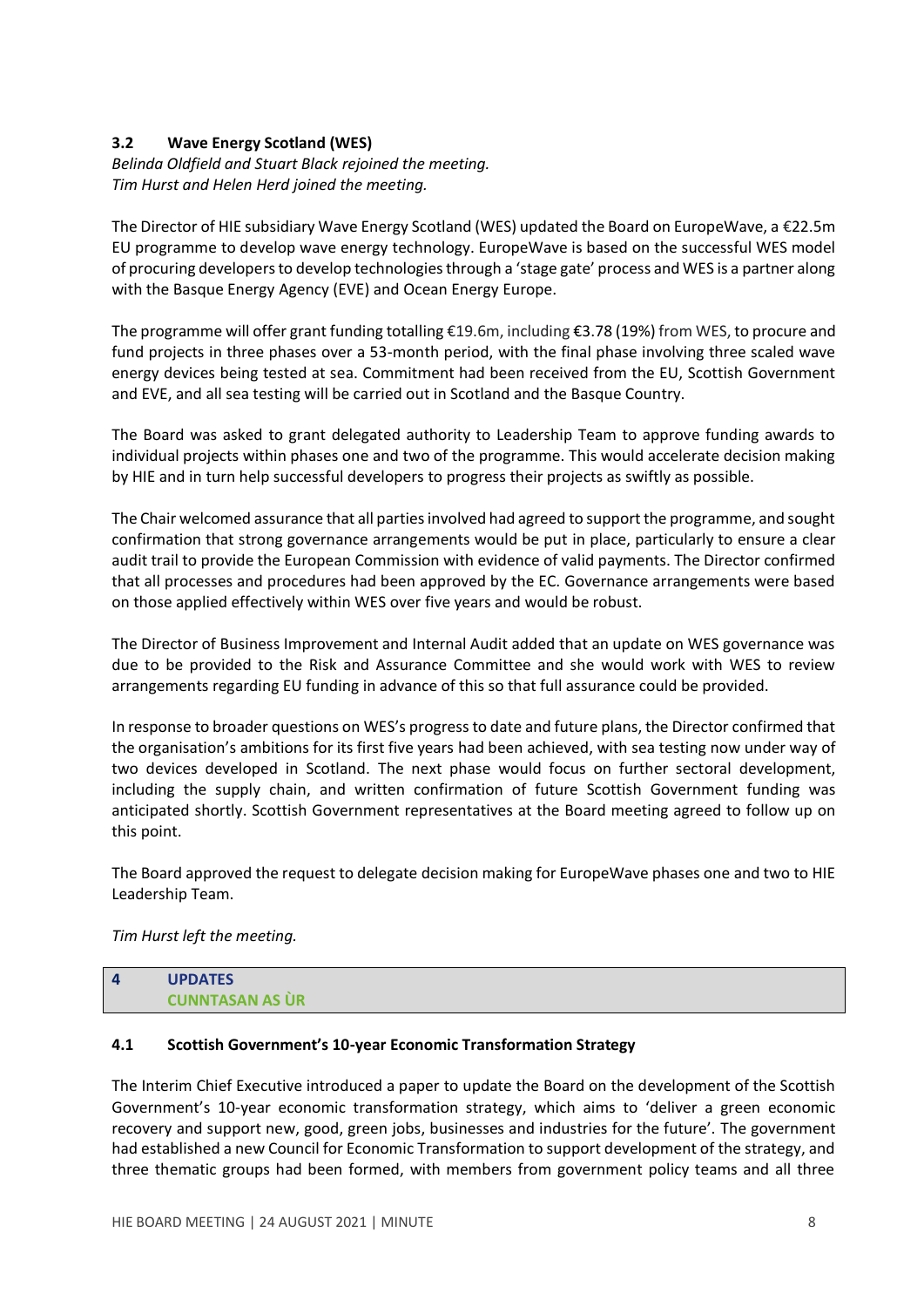Scottish economic development agencies. HIE would also be providing a written submission. Stakeholder consultation on the strategy was taking place online and due to conclude on 27 August.

HIE had initiated a collaborative approach between the three enterprise agencies to ensure strong and consistent representation on key issues. The agencies were due to take part in two dedicated discussions with Gary Gillespie of the Office of the Chief Economic Adviser, who is leading development of the strategy.

The Board welcomed progress to date, highlighting the emphasis on place-based development, regional outcomes and entrepreneurship in particular as key elements that would ensure the strategy was relevant to the whole of Scotland, including rural areas and islands. It was helpful to see longer-term objectives that would prove useful in shaping other strategies by the government and agencies, including HIE itself. Members noted the importance of continuing to invest in projects and programmes that promote economic activity, including infrastructure, as well as outcomes such as productivity.

*At 1200, Belinda Oldfield had to leave the meeting, due to a previous commitment.* 

In response to a request from the Chair, the Scottish Government representative agreed to arrange a meeting for direct discussion between the Board and the Chief Economist.

- **4.2** [*Item removed in the interests of the effective conduct of public affairs*]
- **4.3** [*Item removed in the interests of the effective conduct of public affairs*]

## **4.3.1 Space Hub Sutherland**

Rachel *Hunter* left the meeting.

The Director of Strategic Projects reported on several matters pertaining to HIE's plans to develop Space Hub Sutherland as a commercial satellite launch site on the A' Mhoine peninsula. The judicial review had upheld the Highland Council's decision to award planning permission for the development in August 2020, although the petitioner had until 10 September to appeal. A decision on HIE's application to the Scottish Land Court was due imminently.

[*Paragraph removed in the interests of the effective conduct of public affairs*]

[*Paragraph removed in the interests of the effective conduct of public affairs*]

[*Paragraph removed in the interests of the effective conduct of public affairs*]

[*Paragraph removed in the interests of the effective conduct of public affairs*]

The Chair thanked the Director for his updates and responses to Board questions.

*David Howie left the meeting.*

### **4.4 Digital infrastructure**

### *Rachel Hunter rejoined the meeting.*

*Robbie McGhee, Stuart Robertson and Andrea Rutherford joined the meeting.*

HIE's Director, Digital Highlands and Islands updated the Board on recent changes to the delivery of improved digital infrastructure, including new initiatives from BT Openreach, the Shared Rural Network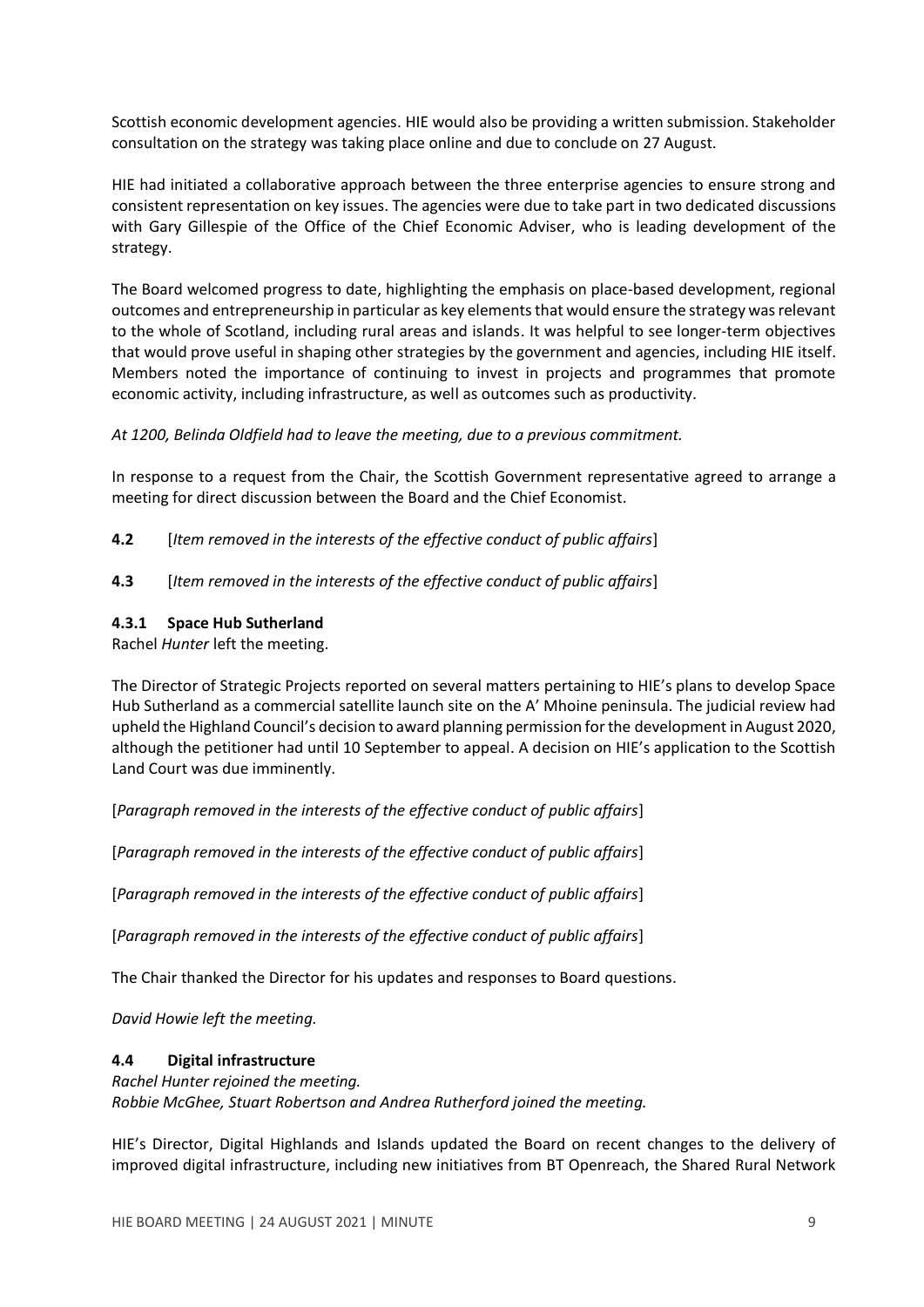mobile project, and the launch of the UK Government's Project Gigabit programme in England. In particular, it was noted that the Scottish Government's R100 programme was no longer considered a suitable vehicle to deliver the digital strand of the Inverness and Highland City-Region Deal, but gigabit rollout could be possible with a combination of Deal and UKG funding.

The Scottish Government's Deputy Director of Digital Connectivity then delivered a presentation on national initiatives, covering the new national digital strategy and highlighting progress with R100, 4G infill, and Project Gigabit. In discussion, the Board welcomed the strategy's commitment to ensure nobody in Scotland would be left behind. However, members noted that the proportion of hard to reach places was highest in island and rural mainland areas, and urged government to make every effort to address this, including providing vouchers and clear and accessible information to ensure people throughout the country can find effective solutions for a reliable and affordable service.

Summing up, the Chair highlighted the importance of digital connectivity in tackling the population challenge across the Highlands and Islands and stressed the need for government, agencies and local authorities to work together to find solutions to reach the maximum number of people and premises across all parts of Scotland. There would no doubt continue to be a great deal of engagement on this issue, and the Board would be seeking further updates from the Scottish Government as rollout progresses.

The Chair also expressed the Board's gratitude to the Director, Digital Highlands and Islands, who would be retiring from HIE shortly and whose knowledge, insights and dedication had been invaluable to advancing the digital agenda both regionally and nationally over many years.

*Robbie McGhee, Stuart Robertson and Andrea Rutherford left the meeting.*

### **4.5 Population and talent attraction**

*Morven Cameron and Rona Campbell joined the meeting.*

HIE staff delivered a comprehensive paper and presentation on HIE's approach to addressing population issues across the Highlands and Islands and the work of the Convention of the Highlands and Islands (COHI) working group on population.

While it was acknowledged that HIE's activities underpin population retention and growth in a variety of ways, including job creation and support for businesses and communities, the presentation focused on specific interventions, including place-based approaches, designed to target the underlying causes of depopulation.

It was clear that several communities across the Highlands and Islands might not be sustainable unless urgent action was taken to address projected population decline. The presentation outlined current and planned actions by HIE and the COHI working group, including engagement with Scottish Government departments and the communities themselves, that are designed to make progress to tackle this issue and its underlying factors over the next twelve months.

It was recognised that solutions would require short, medium and long-term interventions, with new legislation or reform of existing legislation almost certainly part of the approach needed to sustain and increase the population of the region, including current areas of decline in the Outer Hebrides, Argyll and the Islands, and Caithness and Sutherland.

Key actions could include encouraging government and public bodies agencies to adopt a 'location neutral' approach to recruitment and to support the Scottish Government's aspiration for a more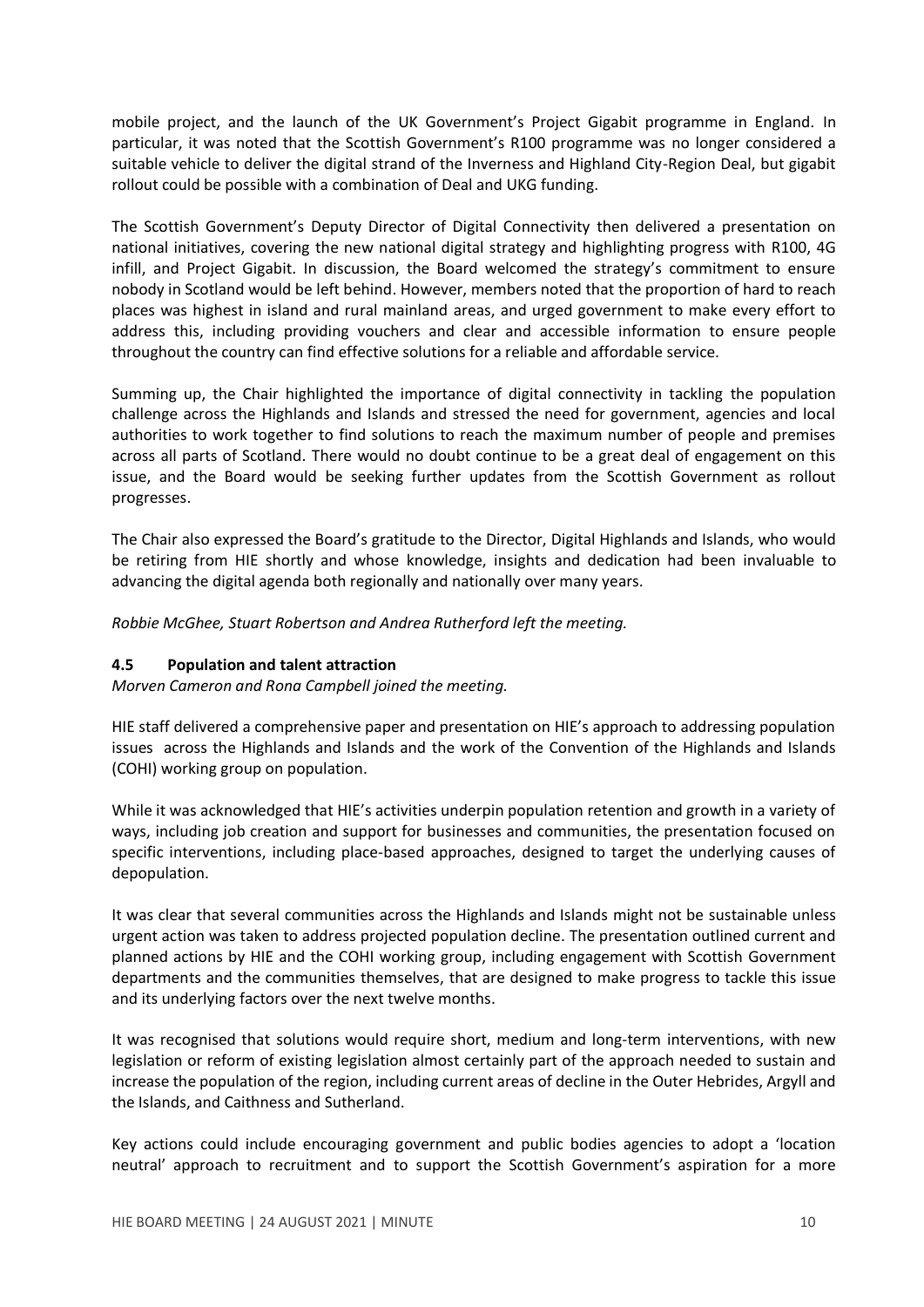geographically balanced population. It was important that HIE should also play a role in promoting and influencing infrastructure issues that lie outwith its remit but are critical to address population issues. These include access to land (particularly crofting land), housing, transport (including ferry services) and broadband.

It was noted that the COHI working group on population would pilot projects across the region with partners and test new approaches to address demographic challenges. It was expected to report to COHI in October. In response to questions, it was explained that specific geographic areas whose projected decline was highlighted in the report had been identified through a combination of research, national statistics and information from COHI partners.

The Board welcomed the presentation and endorsed the approach and actions currently being taken by HIE and partners in government and other bodies to address this vital issue, although it was important to be realistic about the scale of the challenge and recognise the limitations of operating in a free market economy. Members argued the case for positive interventions to go further than the 'location neutral' approach currently proposed and highlighted the importance of housing and education as related topics. It was widely considered that a lack of affordable housing across the region was a very serious barrier to business growth. Perception was a factor in many places, and important lessons could also be learned from other countries and from parts of the region, including those where population had grown.

It was agreed that the subject was deserving of further consideration and that a dedicated workshop would be arranged for Board members and HIE staff to consider issues in greater depth, think creatively and agree actions. The Chair also encouraged HIE staff to continue to demonstrate leadership with partners and call on the Board for support should that be necessary.

## **4.6 Inclusive growth area profiles**

*Lorna Gregson-MacLeod and Andy Sarjeant joined the meeting.*

HIE's Head of Planning and Partnerships and the Head of Corporate Information summarised the outcomes of data analysis that HIE had undertaken with the James Hutton Institute to inform inclusive growth policy and investment decisions. The report identified nine area typologies or clusters in the Highlands and Islands, defined as areas that share a similar profile in terms of characteristics relevant to inclusive growth across a range of indicators. These would enable inclusive growth weighting to be applied to the agency's interventions and support the development of a tool to guide prioritisation.

Staff underlined that the new approach was designed to add nuance and consistency to decisions on prioritisation, but should be viewed as an additional tool, with limitations, and not a substitute for local knowledge and experience. It was also acknowledged that underemployment was a key issue for the Highlands and Islands for which there was not currently a strong evidence base, although this could be indicated by analysis of other data.

The Board welcomed the approach being taken and encouraged staff to continue to refine the tool through deeper and more detailed analysis, which would prove helpful in defining a number of issues relating to inclusive growth, including decisions on types and locations of specific HIE interventions. It would also embed inclusive growth weighting as a key element of HIE decision making to optimise use of resources and inform the development of future regional and national strategy.

*Morven Cameron, Rona Campbell, Lorna Gregson-MacLeod and Andy Sarjeant left the meeting.*